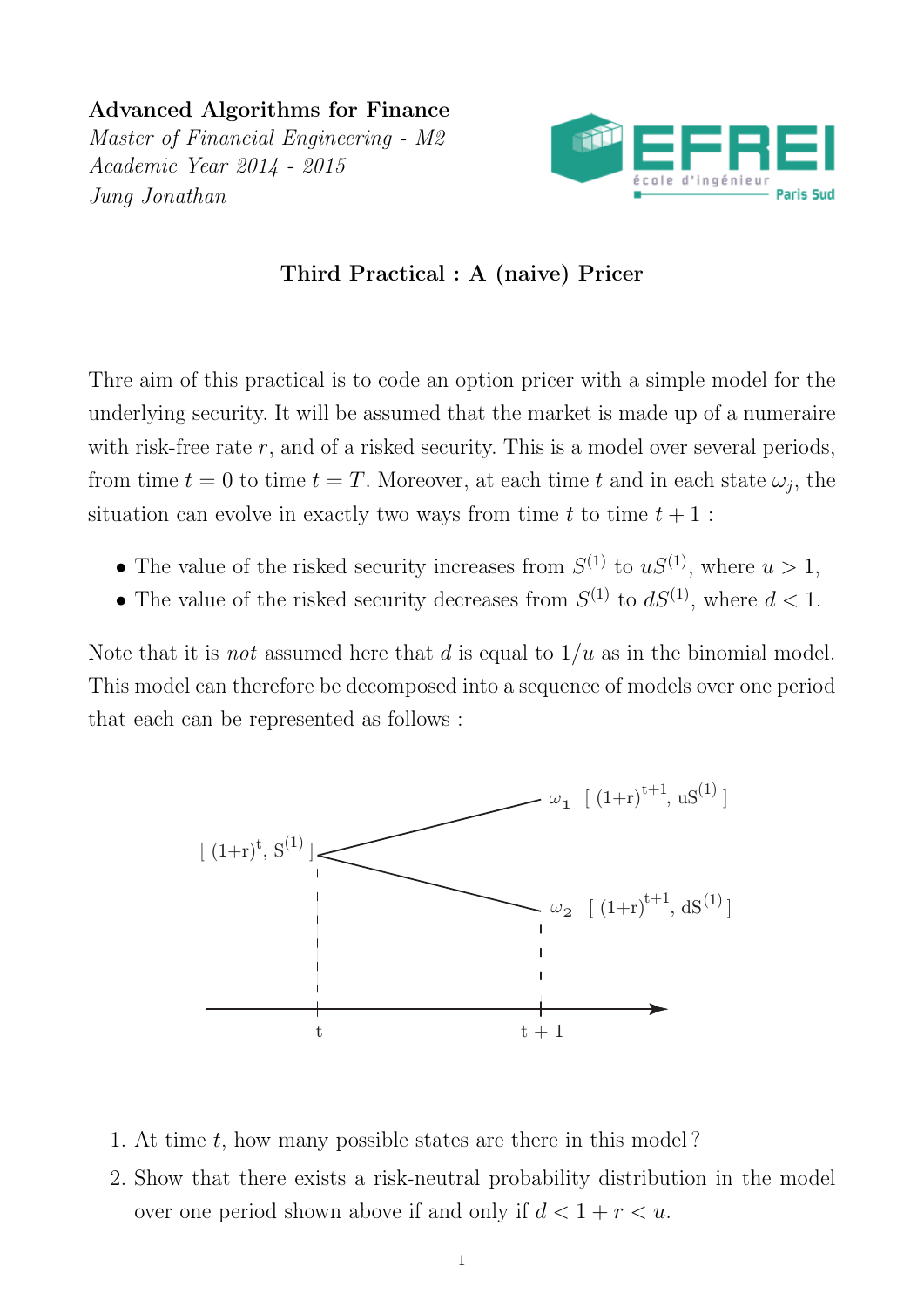In the following questions, we search the price at time  $t = 0$  of an option whose underlying security is the above risked security. The strike and the expiration date of the option are respectively K and T.

- 3. First assume that  $T = 1$ . Using Matlab, write a function that takes arguments r, u, d, K and  $S_0^{(1)}$  $v_0^{(1)}$  (the value of the risked security at time  $t = 0$ ) and that returns the value at time  $t = 0$  of a european call option.
- 4. Assuming that the risk-free rate is  $r = 0.03$ , give the value of a european call of strike 95\$ and expiration date  $T = 1$  over an underlying security of price  $S = 100\$  at time  $t = 0$ , whose variations are modeled with  $u = 1.05$ and  $d = 0.95$ .
- 5. In this question,  $T$  is not necessarily equal to 1. Using question 3), write a recursive function that takes arguments  $r, u, d, K, t, T$ , and  $S_t^{(1)}$  $t_t^{(1)}$  (the value of the risked security at time  $t < T$ ) and that returns the value at time t of a european call option.
- 6. In this question,  $T$  is not necessarily equal to 1. Write a function that takes arguments  $r, u, d, K, t, T$ , and  $S_t^{(1)}$  $t_t^{(1)}$  (the value of the risked security at time  $t < T$ ) and that returns the value at time t of a european call option.
- 7. Now assume that the risk-free rate is  $r = 0.02$ . Give the value of a european call of strike 95\$ and expiration date  $T = 3$  over an underlying security of price  $S = 100\$  at time  $t = 0$ , whose variations are modeled with  $u = 1.05$ and  $d = 0.95$ .
- 8. Using the values given in question 6), but with a risk-free rate of  $r = 0.04$ , what would be the value at  $t = 0$  of the same option? How do you explain the variation of this value ?
- 9. Write a new function that returns the value of a european put.
- 10. Assuming that the risk-free rate is  $r = 0.02$ , give the value of a european put of strike 105\$ and expiration date  $T = 3$  over an underlying security of price  $S = 100\$  at time  $t = 0$ , whose variations are modeled with  $u = 1.05$ and  $d = 0.95$ .
- 11. Give the value of the put described in the previous question when  $T = 10$ ,  $T = 20$ , and  $T = 30$ . What do you observe?